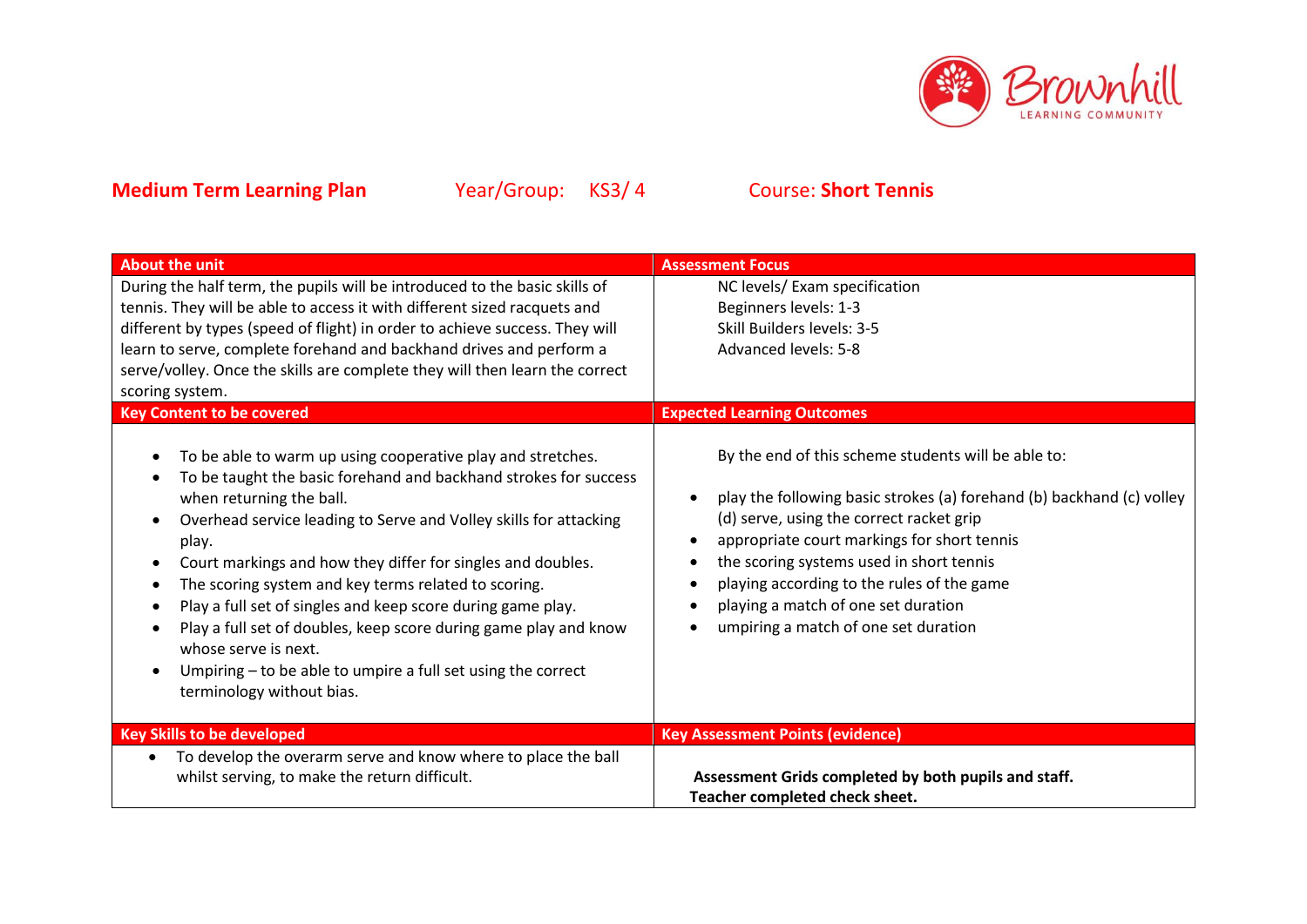

| Change the grip between forehand and backhand. Choose which<br>$\bullet$<br>shot to make the opponent work harder.<br>Know the court lines for both singles and doubles and know that it<br>$\bullet$<br>is shorter for the doubles serve.<br>Know the scoring system for tennis including the terms used and<br>$\bullet$<br>how to rotate for doubles.<br>Know the rules to be able to umpire correctly.<br>$\bullet$<br>Keep score for a full set and know whose serve is next.<br>$\bullet$<br>Know all of the rules and scoring system to be able to umpire a set<br>on their own. | Level 3 - Holds the racquet correctly. Can make contact with the ball<br>and return it to their partner cooperatively. Has difficulty doing the<br>service correctly. May have to play an underarm serve.<br>Level 5 - Grip is correct. Is starting to play a variety of shots to make it<br>considerably more difficult for their opponent to return the ball. Is<br>beginning to return to the 'T' at the back of the court.<br>Level 8 - Can play all shots mostly with the correct technique and is<br>able to use a variety of tactics. Is beginning to try and 'mask' which<br>shot he/she is going to play - deceptively. Is beginning to cover the<br>court during doubles play. Is secure in his/her knowledge of doubles<br>scoring. |
|-----------------------------------------------------------------------------------------------------------------------------------------------------------------------------------------------------------------------------------------------------------------------------------------------------------------------------------------------------------------------------------------------------------------------------------------------------------------------------------------------------------------------------------------------------------------------------------------|------------------------------------------------------------------------------------------------------------------------------------------------------------------------------------------------------------------------------------------------------------------------------------------------------------------------------------------------------------------------------------------------------------------------------------------------------------------------------------------------------------------------------------------------------------------------------------------------------------------------------------------------------------------------------------------------------------------------------------------------|
| <b>Language for Learning</b>                                                                                                                                                                                                                                                                                                                                                                                                                                                                                                                                                            | Links to EBD/ personal, social and emotional needs                                                                                                                                                                                                                                                                                                                                                                                                                                                                                                                                                                                                                                                                                             |
| Names of court lines<br>The different types of serving and the related laws<br>Correct shot names<br>Basic umpiring laws – e.g. net touch, foot fault and who and where to serve<br>from next.<br>Scoring system.                                                                                                                                                                                                                                                                                                                                                                       | L1 - Is attentive and has an interest in school work.<br>L4 - Works efficiently in a group/team.<br>C3 - Only interrupts and seeks attention appropriately.<br>C4 - Is physically and verbally peaceable.<br>C5 - Respects property/equipment.<br>E5 - Is emotionally stable and shows self-control.                                                                                                                                                                                                                                                                                                                                                                                                                                           |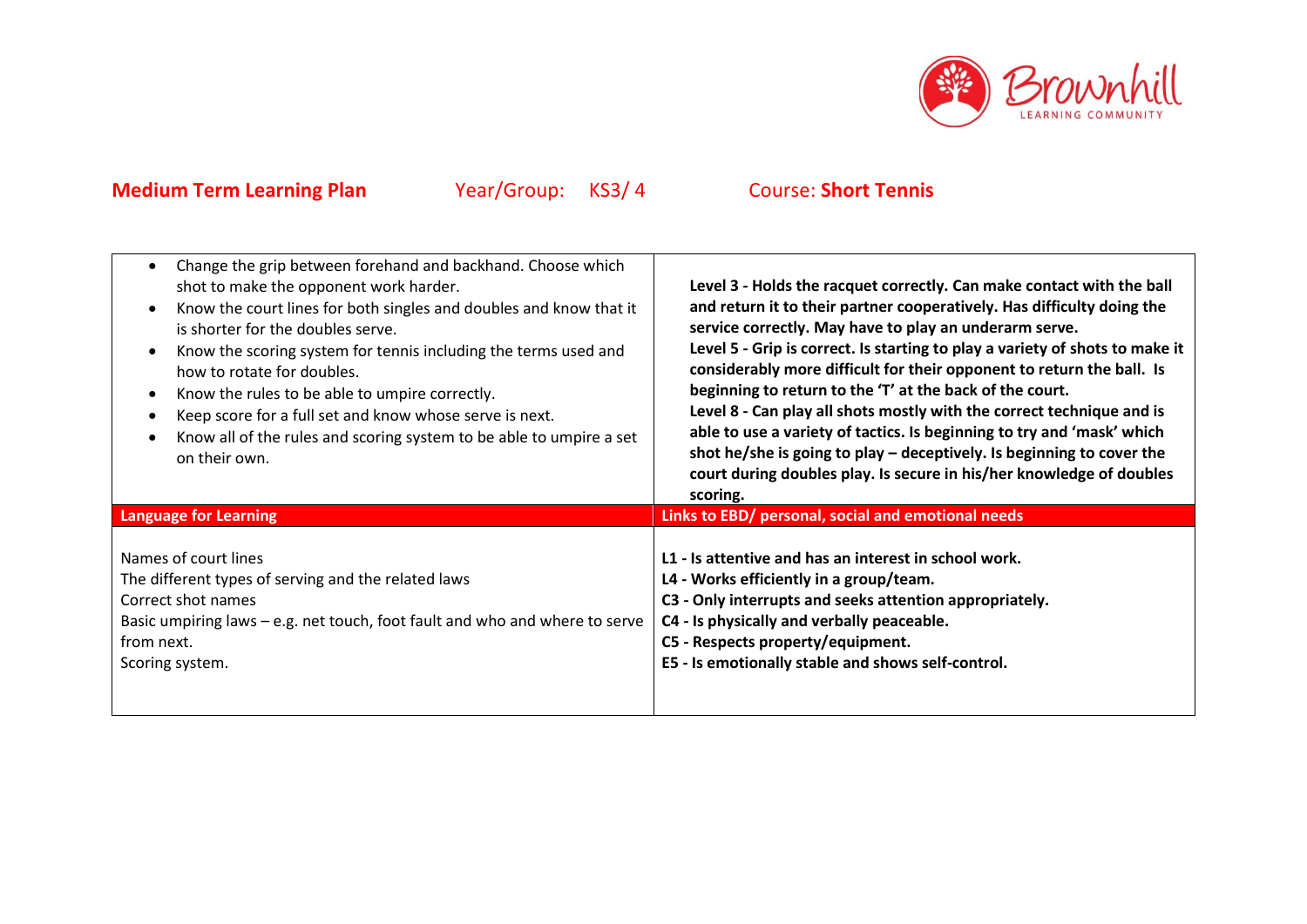

| <b>Session</b> | <b>Learning Objectives</b>                                                                   | <b>Content to be covered</b> | <b>Suggested Pedagogy/Teaching</b><br><b>Activities</b>                                                                                                                                                                                                                                                                                                                                                                                                                                                                                                                             | <b>Learning Outcomes</b><br>(Assessment/Level                                                                                                                                                                                           |
|----------------|----------------------------------------------------------------------------------------------|------------------------------|-------------------------------------------------------------------------------------------------------------------------------------------------------------------------------------------------------------------------------------------------------------------------------------------------------------------------------------------------------------------------------------------------------------------------------------------------------------------------------------------------------------------------------------------------------------------------------------|-----------------------------------------------------------------------------------------------------------------------------------------------------------------------------------------------------------------------------------------|
|                |                                                                                              |                              |                                                                                                                                                                                                                                                                                                                                                                                                                                                                                                                                                                                     | descriptors for this lesson)                                                                                                                                                                                                            |
| $\mathbf{1}$   | To begin to understand<br>basic rules related to<br>tennis and to learn to<br>serve overarm. | Serving and basic rules.     | Warm Up: Stuck in the mud. One<br>pupil will be 'it' who chases the<br>others around the room. If caught<br>the pupil will stand in a star shape.<br>They can only be released if another<br>pupil goes through their legs. 'It' will<br>win if there are no pupil left moving.<br>Stretches: Related to arms,<br>shoulders and thighs. During the<br>year the pupils will learn muscle<br>groups and the relevant stretches.<br>Skill: Introduction to the racket and<br>how to hold it correctly. Pupils will<br>then be taught how to serve<br>correctly. Demonstration given of | Overarm serve technique.<br>Cooperative play during games<br>when serving.<br>To 'put their name on the ball'<br>in order to play safely.<br>Knowledge of court lines and<br>serving rules.<br><b>Teacher completed check</b><br>sheet. |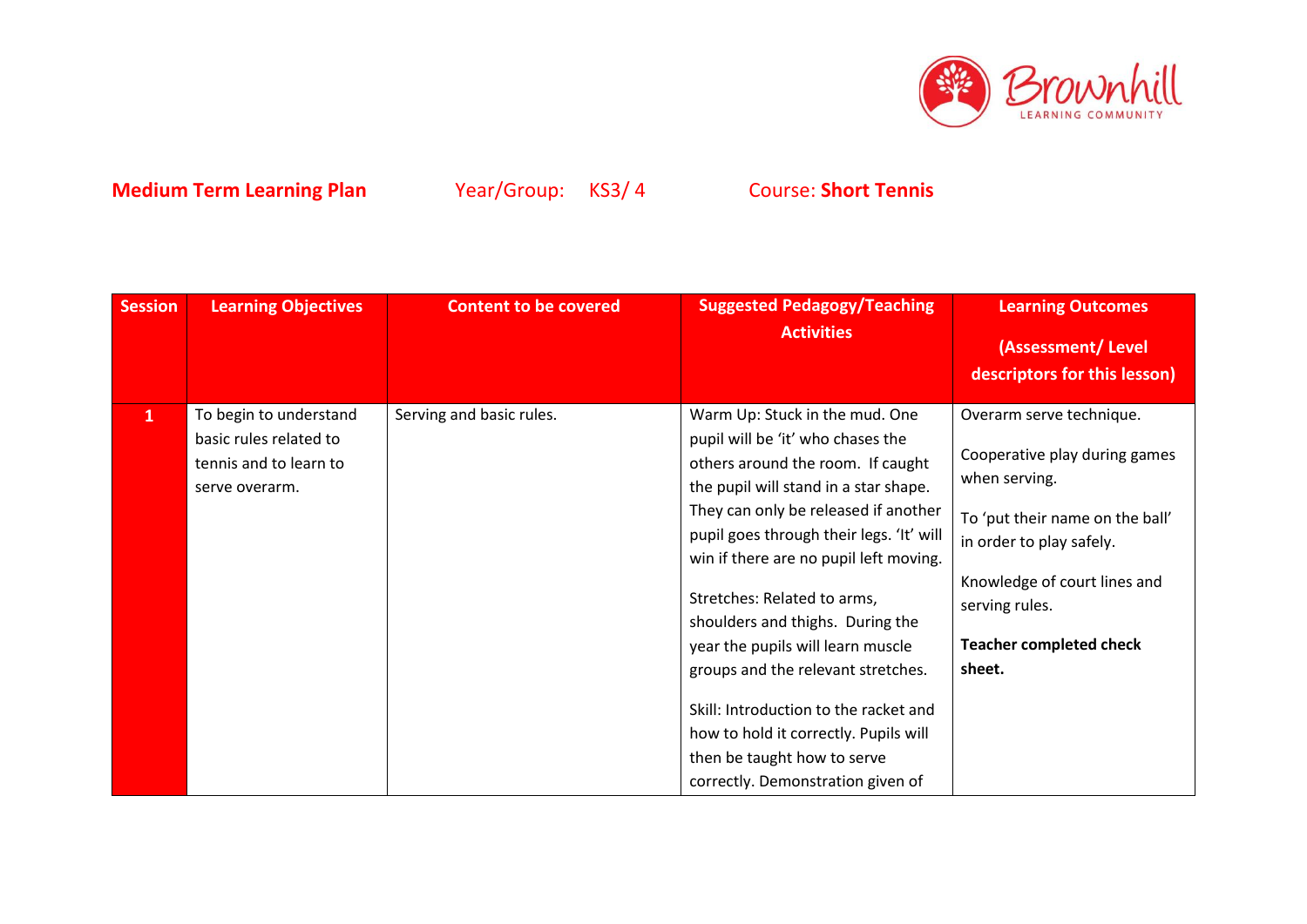

|  | the windmill style technique            |  |
|--|-----------------------------------------|--|
|  | followed by pupils practising in pairs  |  |
|  | the length of the hall. One ball        |  |
|  | between two. Aim to get the ball to     |  |
|  | their partner in a straight line.       |  |
|  |                                         |  |
|  | Rules: Having used chalk to draw        |  |
|  | the outside lines of the box, the       |  |
|  | pupils will be asked if any other lines |  |
|  | will be needed during game play.        |  |
|  | They should say the service line        |  |
|  | which will be drawn on the court.       |  |
|  | The pupils will also be asked how to    |  |
|  | score. (If a board has been put up in   |  |
|  | the hall this will be used to keep      |  |
|  | score).                                 |  |
|  |                                         |  |
|  | Game Play 1: Runaround. 1 pupil         |  |
|  | serves over the net. A player on the    |  |
|  | other side returns it. After hitting    |  |
|  | the ball the pupil runs to right and    |  |
|  | around to the back of the queue on      |  |
|  | the other side. Each pupil has 3        |  |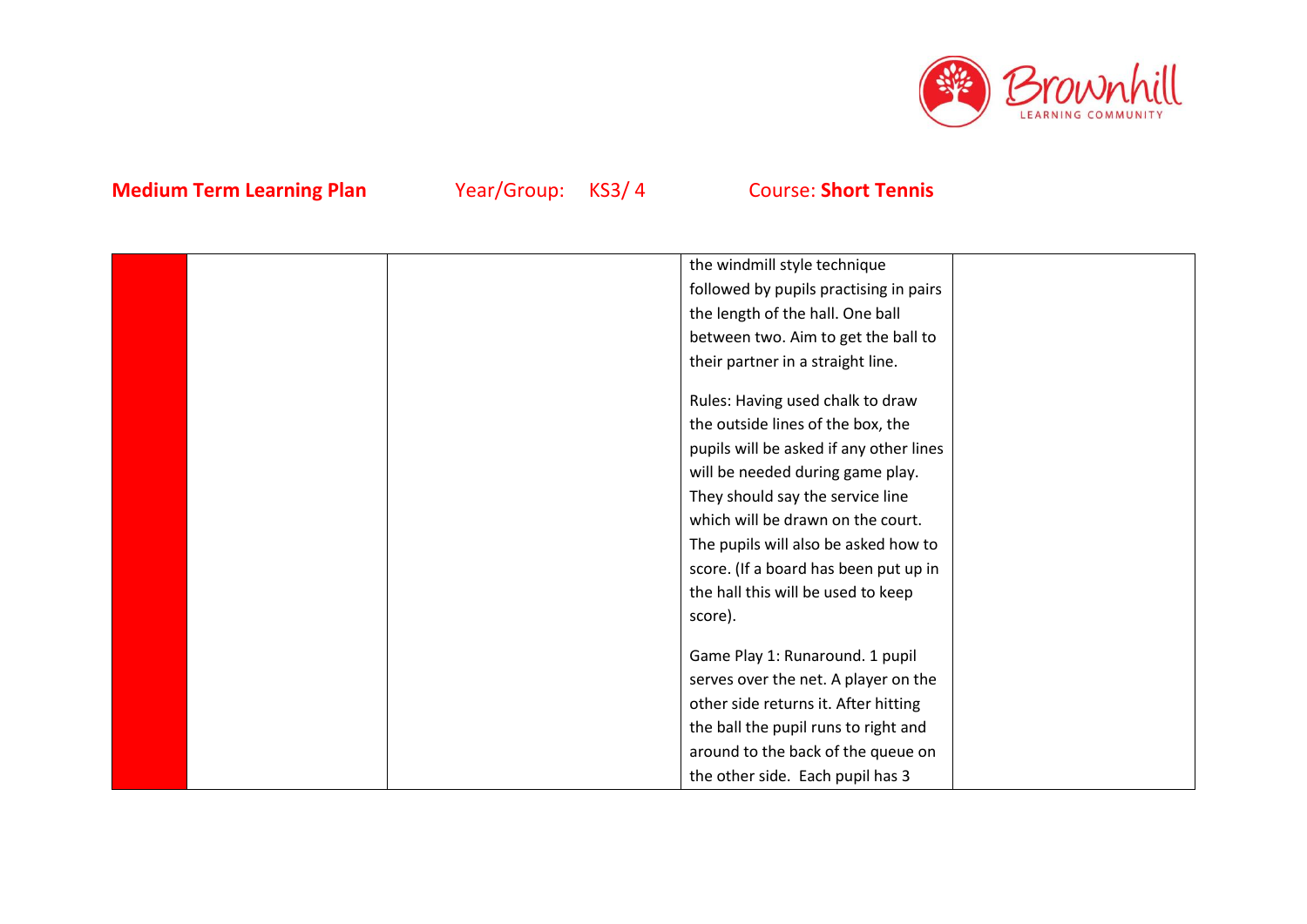

|  | lives. Once these are lost, they then  |  |
|--|----------------------------------------|--|
|  | sit out. When two pupils are           |  |
|  | remaining they will play against       |  |
|  | each other. The first to win a game    |  |
|  | is the winner.                         |  |
|  |                                        |  |
|  | Game Play 2: Volleyball/Tennis. As     |  |
|  | with volleyball the pupils will split  |  |
|  | into two teams. They will play a       |  |
|  | game of tennis where one person        |  |
|  | serves and the pupil who is nearest    |  |
|  | to the ball returns it over the net    |  |
|  | (effectively getting everyone          |  |
|  | involved at the same time). Pupils     |  |
|  | are encouraged to shout 'mine' or      |  |
|  | their name so that they don't collide  |  |
|  | with another pupil.                    |  |
|  |                                        |  |
|  | Warm down and net away. Recap          |  |
|  | on the skills learned and the rules so |  |
|  | far with the pupils answering          |  |
|  | questions.                             |  |
|  |                                        |  |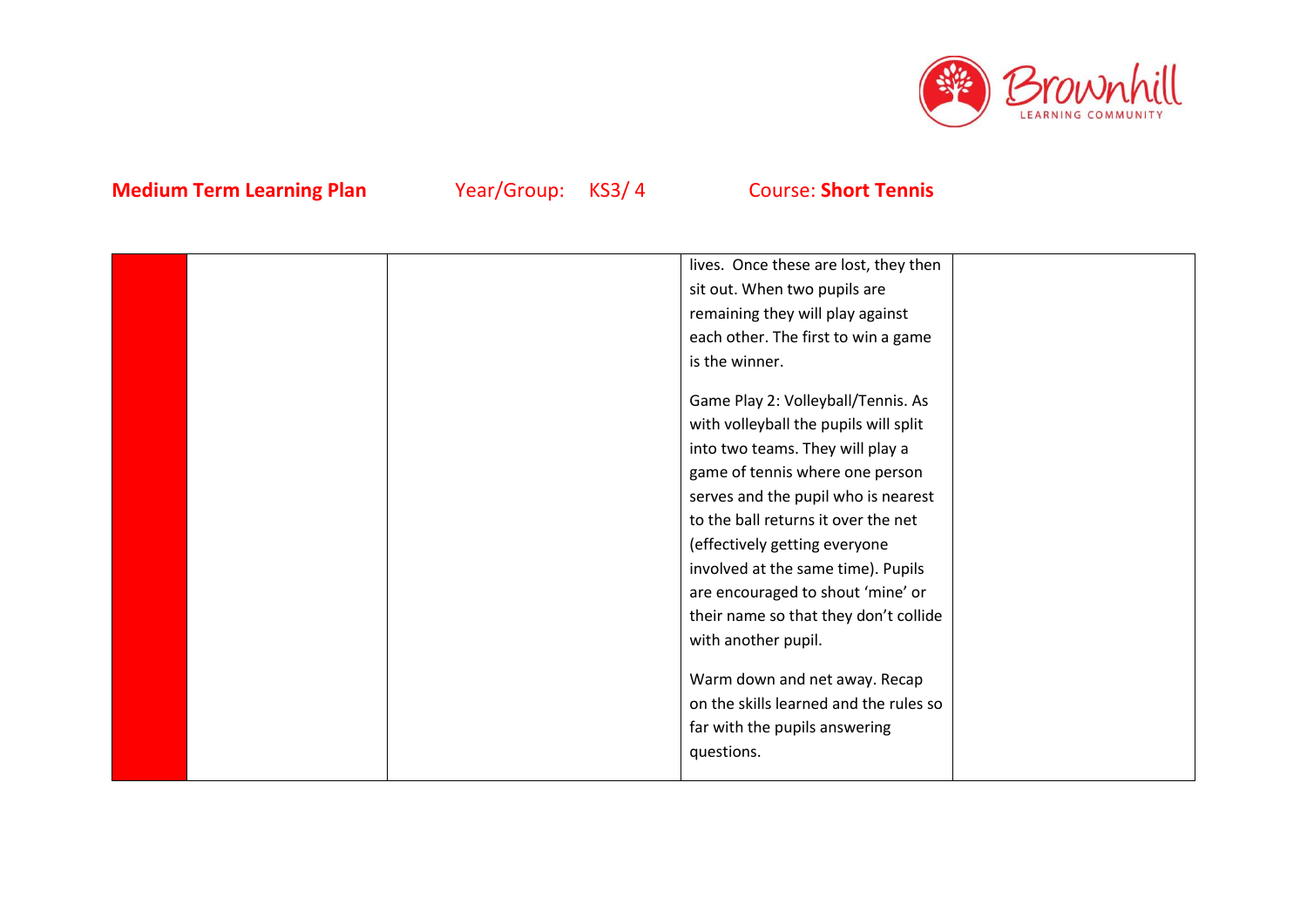

| $\overline{2}$ | To be able to            | <b>Forehand Drive</b> | Recap serving and court lines.                                                                                                                                                                                                                                  | Playing the forehand drive                                                                |
|----------------|--------------------------|-----------------------|-----------------------------------------------------------------------------------------------------------------------------------------------------------------------------------------------------------------------------------------------------------------|-------------------------------------------------------------------------------------------|
|                | demonstrate the grip for |                       | Pupils will serve to warm up after                                                                                                                                                                                                                              | correctly and directing the ball                                                          |
|                | a forehand shot and play |                       | the net has been put up.                                                                                                                                                                                                                                        | over the net.                                                                             |
|                | the drive.               |                       | Forehand drive - Key points - hit<br>the ball at the top of the bounce;<br>step forward with opposite leg;<br>contact the ball with arm at full<br>stretch; follow through with<br>opposite leg.                                                                | Playing cooperatively during<br>practice.<br>Use of overarm serve to begin<br>each point. |
|                |                          |                       | Skill - One pupil serves to their<br>opponent (half court) who uses the<br>forehand to return it to them.                                                                                                                                                       | <b>Teacher completed check</b><br>sheet.                                                  |
|                |                          |                       | Cooperative rally.                                                                                                                                                                                                                                              |                                                                                           |
|                |                          |                       | Game Play - Half court games,<br>alternated serving whether they<br>have won the point or not. First to<br>five points. Next pair to come on<br>court keep score and umpire. Low<br>scoring ensures quick rotation of<br>games. Pupils will get extra points if |                                                                                           |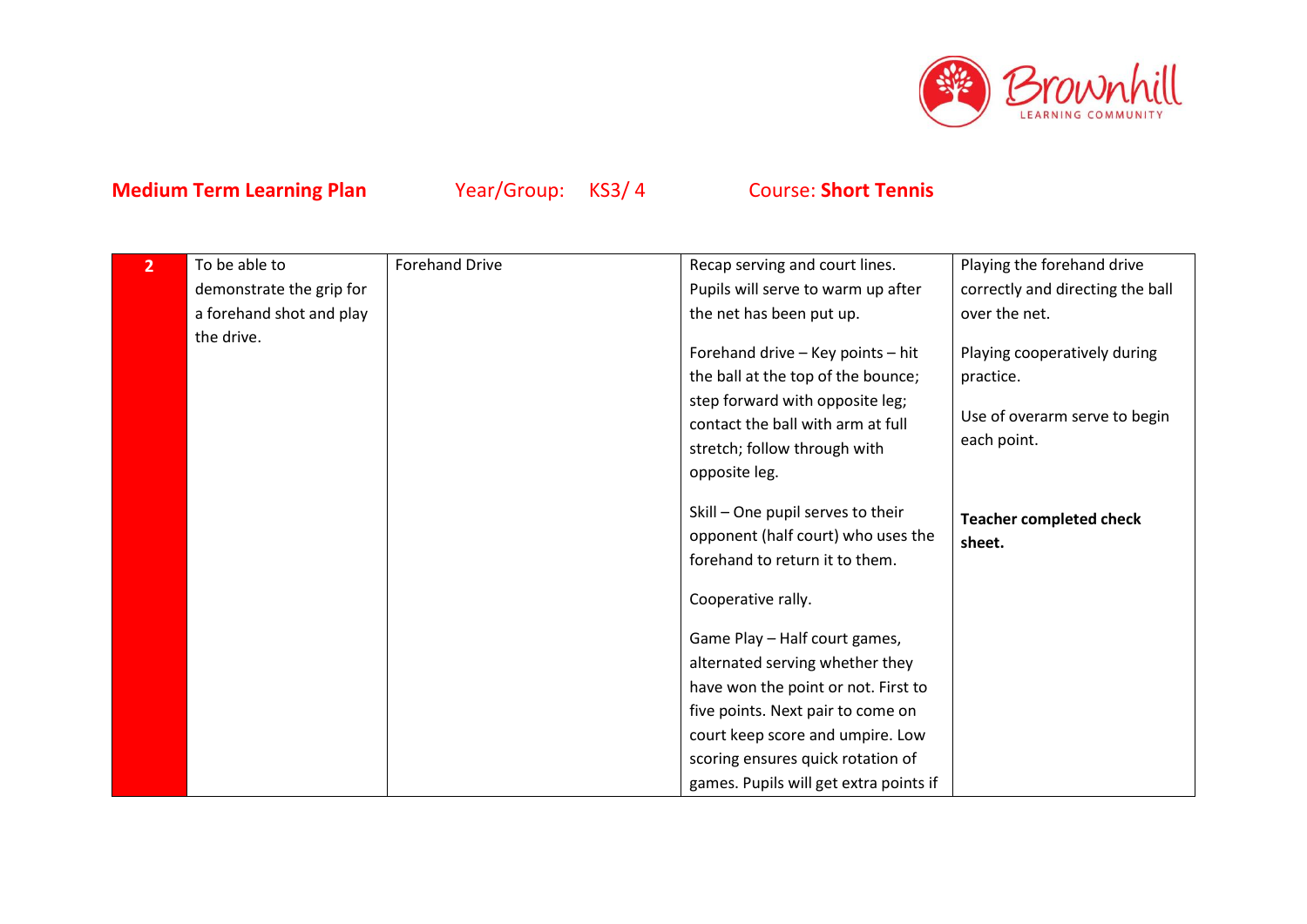

|                         |                                                                       |                       | they use the forehand to return the<br>service.<br>Non doers to keep a tally of winners<br>on the board.                                                                                                                                                                                                                                                                                                                                                                                                     |                                                                                                                                                                                                                                                                                                       |
|-------------------------|-----------------------------------------------------------------------|-----------------------|--------------------------------------------------------------------------------------------------------------------------------------------------------------------------------------------------------------------------------------------------------------------------------------------------------------------------------------------------------------------------------------------------------------------------------------------------------------------------------------------------------------|-------------------------------------------------------------------------------------------------------------------------------------------------------------------------------------------------------------------------------------------------------------------------------------------------------|
| $\overline{\mathbf{3}}$ | Introduction to the<br>backhand drive and the<br>appropriate grip(s). | <b>Backhand drive</b> | Recap serving, court lines and<br>forehand drive. Pupils will serve to<br>warm up after the net has been put<br>up.<br>Backhand drive - Key points - hit<br>the ball at the top of the bounce;<br>step forward with opposite leg to<br>the ball; contact the ball with arm at<br>full stretch; follow through with leg<br>on the same side at the racket. They<br>may, if they wish use two hands to<br>hold the racket. Also, they may have<br>to move their feet to place the ball<br>on the correct side. | Correct leg and arm position.<br>Hitting the ball at the top of the<br>bounce. Follow through with<br>racket and leg.<br>Directly the ball successfully<br>over the net.<br>Cooperative rally during<br>practice.<br>Using overarm service.<br>Pupils umpiring and keeping<br>score during game play. |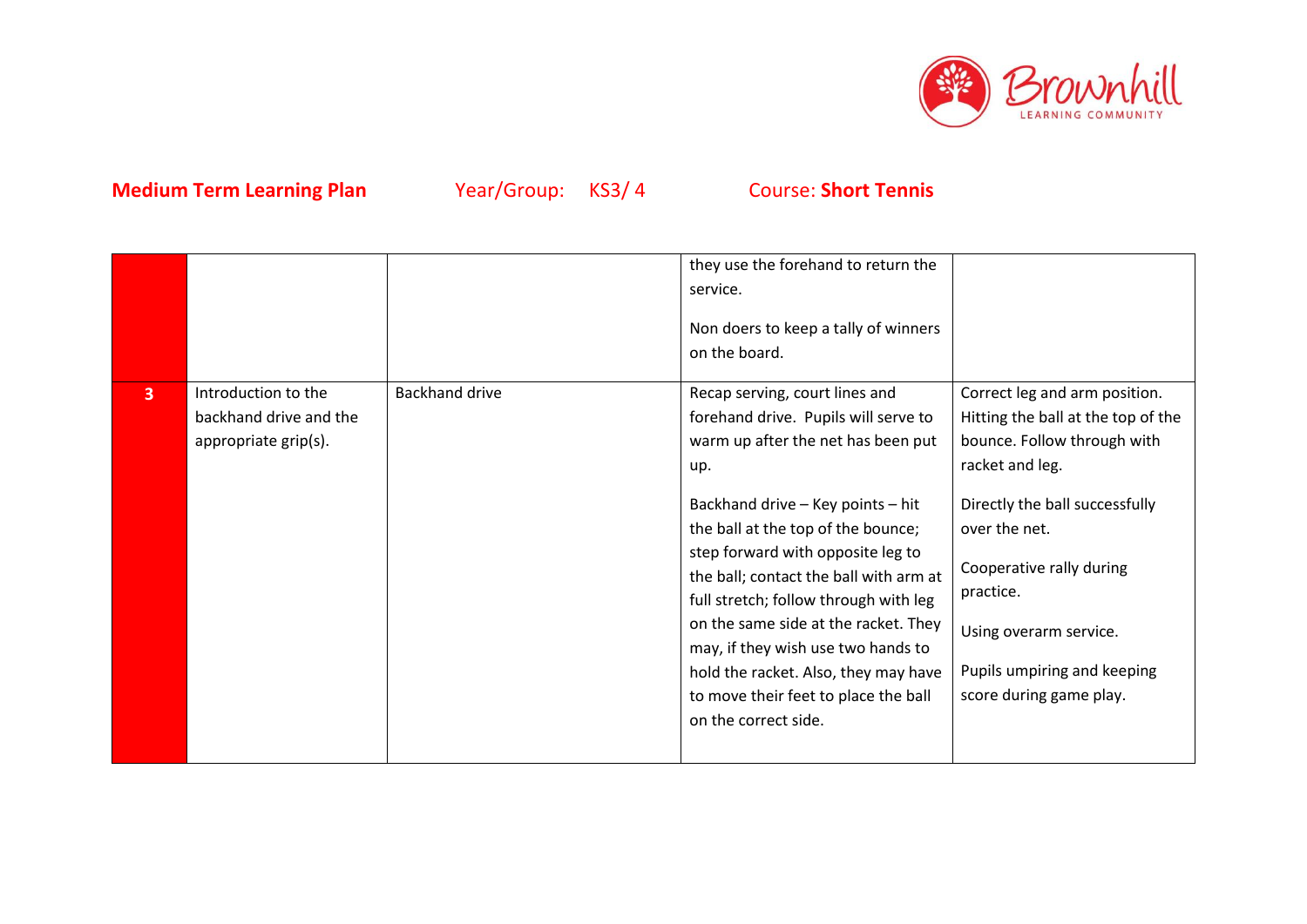

|                |                        |                  | Skill - One pupil serves to their    | <b>Teacher completed check</b> |
|----------------|------------------------|------------------|--------------------------------------|--------------------------------|
|                |                        |                  | opponent (half court) who uses the   | sheet.                         |
|                |                        |                  | backhand to return it to them.       |                                |
|                |                        |                  | Cooperative rally.                   |                                |
|                |                        |                  | Game Play - Full court games,        |                                |
|                |                        |                  | alternating serve whether they have  |                                |
|                |                        |                  | won the point or not. First to five  |                                |
|                |                        |                  | points. Next pupil to come on court  |                                |
|                |                        |                  | keep score and umpire. Low scoring   |                                |
|                |                        |                  | ensures quick rotation of games.     |                                |
|                |                        |                  | Pupils will get extra points if they |                                |
|                |                        |                  | use the backhand to return the       |                                |
|                |                        |                  | service.                             |                                |
|                |                        |                  |                                      |                                |
|                |                        |                  | Non doers to keep a tally of winners |                                |
|                |                        |                  | on the board.                        |                                |
| $\overline{4}$ | Pupils will be able to | Serve and Volley | Recap serving, court lines and       | Knowledge of court lines and   |
|                | demonstrate a volley   |                  | fore/backhand drive. Pupils will     | rules for umpiring.            |
|                | during practice, with  |                  | serve to warm up after the net has   | Serving overarm cooperatively  |
|                |                        |                  | been put up.                         | to a partner.                  |
|                |                        |                  |                                      |                                |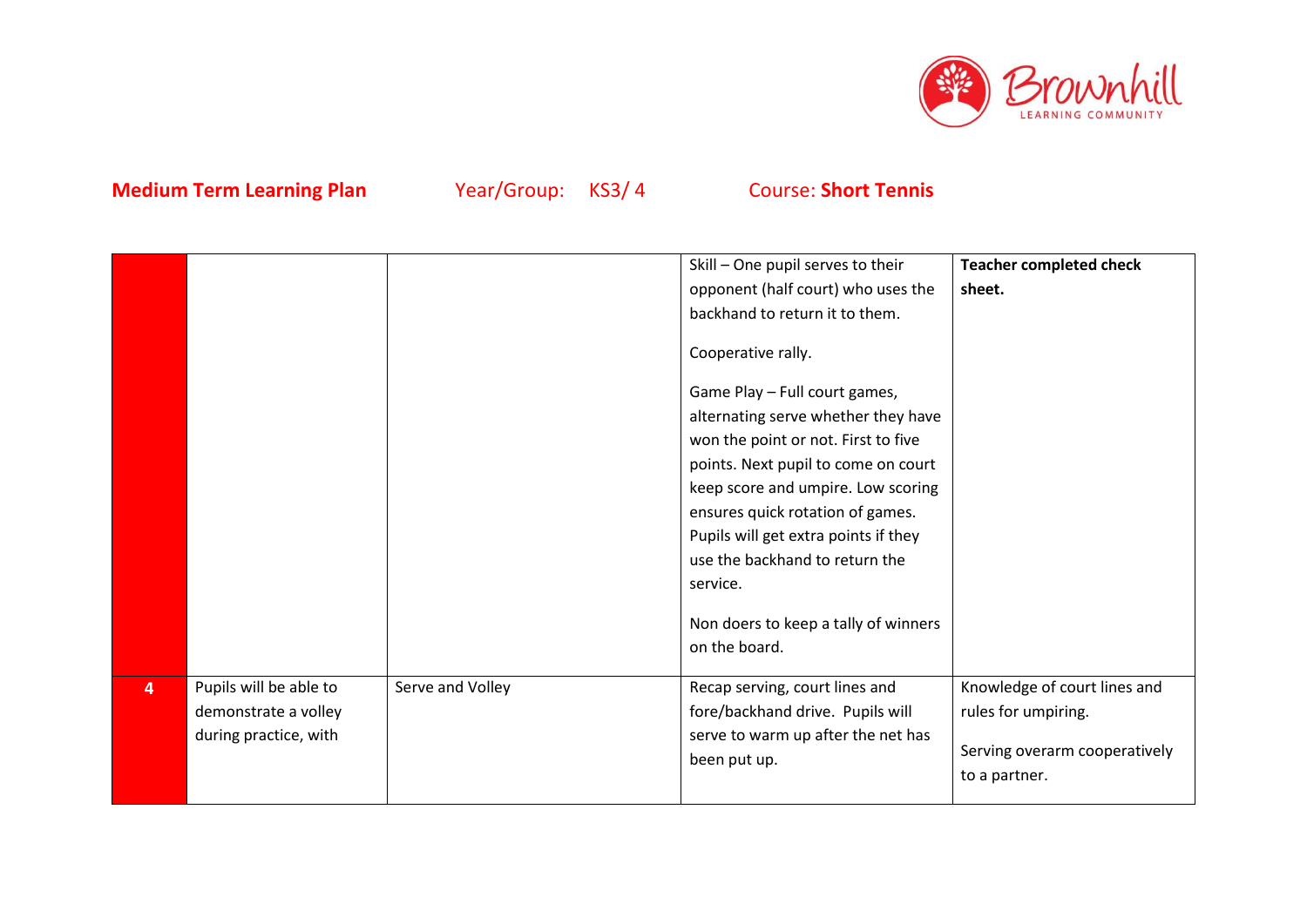

| some using it during the | Volley                                                                                                                                                                                                                                                                                                                                                                                                                                                                                                            | Running to the net where the             |
|--------------------------|-------------------------------------------------------------------------------------------------------------------------------------------------------------------------------------------------------------------------------------------------------------------------------------------------------------------------------------------------------------------------------------------------------------------------------------------------------------------------------------------------------------------|------------------------------------------|
| game.                    | Skill - Demonstration of the punch                                                                                                                                                                                                                                                                                                                                                                                                                                                                                | ball is being returned.                  |
|                          | action for the volley and the angle                                                                                                                                                                                                                                                                                                                                                                                                                                                                               | Using the 'punch' action to              |
|                          | of the racket head.                                                                                                                                                                                                                                                                                                                                                                                                                                                                                               | perform the volley.                      |
|                          | Practice - Pupils will practice serving<br>and then running to the net for the<br>return. Because of the punch action,<br>it makes the volley quite a difficult<br>shot to return. It may be necessary<br>for some pupils to 'feed' the ball<br>from the opposite side of the net in<br>order for their partner to be<br>successful with the skill. They will<br>work in pairs until each player has<br>successfully returned the serve as a<br>volley on five occasions.<br>Game Play - Half court 1 v 1. Player | <b>Teacher completed check</b><br>sheet. |
|                          | who wins stays on. Class split in half<br>for each side of the court. Behaviour                                                                                                                                                                                                                                                                                                                                                                                                                                   |                                          |
|                          |                                                                                                                                                                                                                                                                                                                                                                                                                                                                                                                   |                                          |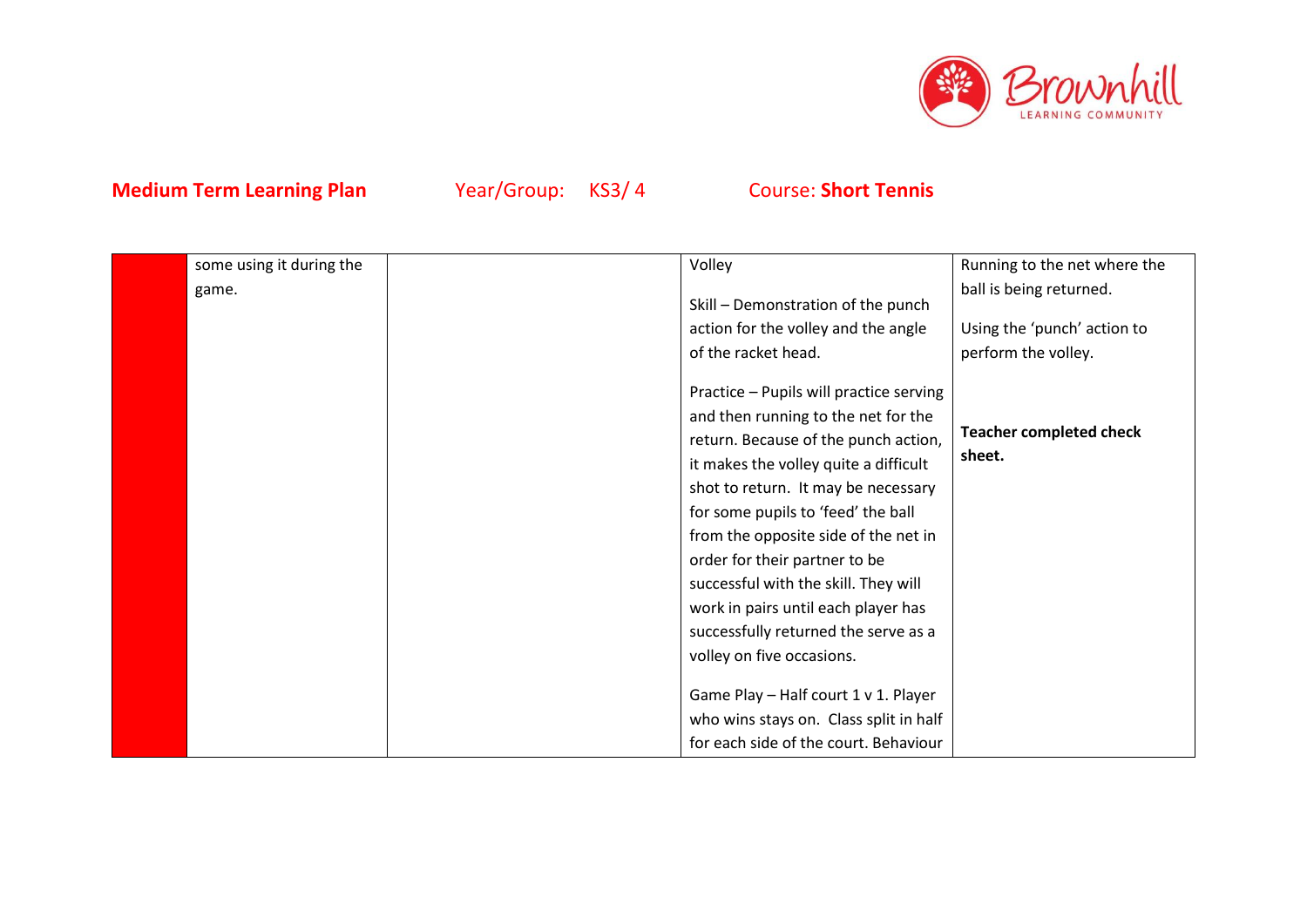

|                |                             |           | points for using the volley in the    |                                                              |
|----------------|-----------------------------|-----------|---------------------------------------|--------------------------------------------------------------|
|                |                             |           | game.                                 |                                                              |
|                |                             |           | Warm down and net away.               |                                                              |
| 5 <sup>1</sup> | To learn how to score       | Game Play | Recap serving, court lines and        | Demonstrating the skills learned                             |
|                | correctly, including 'love' |           | fore/backhand drive. Pupils will      | during previous sessions.                                    |
|                | and 'advantage'.            |           | serve to warm up after the net has    |                                                              |
|                |                             |           | been put up.                          | Knowledge of rules and court<br>lines for umpiring.          |
|                |                             |           | The pupils will demonstrate the       |                                                              |
|                |                             |           | volley from last lesson and then      | Showing knowledge of correct                                 |
|                |                             |           | stretch the relevant muscle groups.   | scoring system terminology<br>whilst umpiring/keeping score. |
|                |                             |           | Over the last few weeks the pupils    |                                                              |
|                |                             |           | have only learned to score by 1,2,3   |                                                              |
|                |                             |           | This weeks they will play half court  | <b>Teacher completed check</b>                               |
|                |                             |           | singles but will learn to score       | sheet.                                                       |
|                |                             |           | correctly. They will both serve for a |                                                              |
|                |                             |           | whole game with a third game if       |                                                              |
|                |                             |           | there is a draw. The winner staying   |                                                              |
|                |                             |           | on. The class will be divided into    |                                                              |
|                |                             |           | two halves so that there are small    |                                                              |
|                |                             |           | numbers on each side of the court.    |                                                              |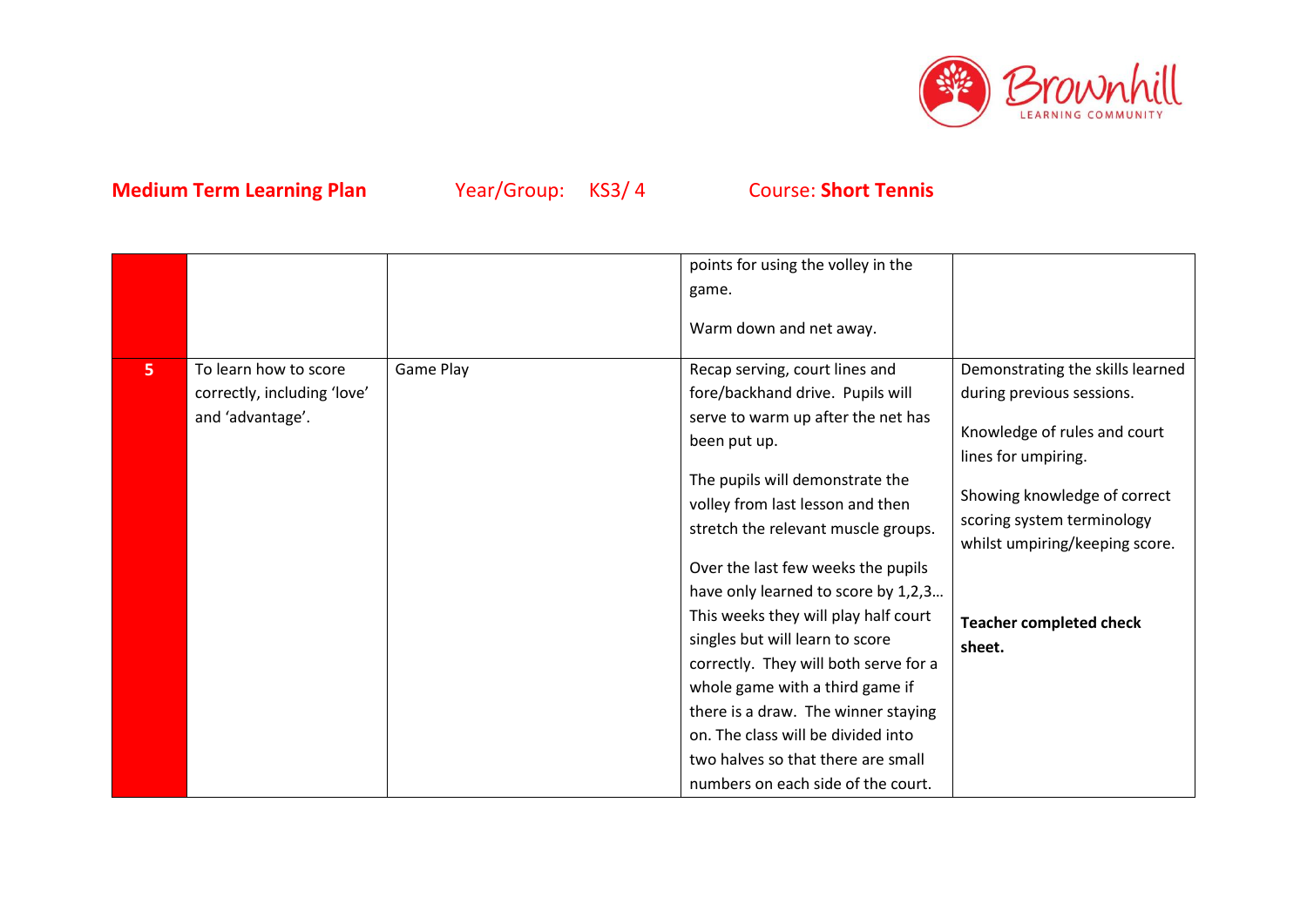

|                |                                                                                       |                                                                    | The next player to be on will umpire<br>and if there is a fourth player, they<br>will keep score.<br>Warm down and court put away.                                                                                                                                                                                                                                                           |                                                                                                                                          |
|----------------|---------------------------------------------------------------------------------------|--------------------------------------------------------------------|----------------------------------------------------------------------------------------------------------------------------------------------------------------------------------------------------------------------------------------------------------------------------------------------------------------------------------------------------------------------------------------------|------------------------------------------------------------------------------------------------------------------------------------------|
| 6 <sup>1</sup> | To be able to umpire,<br>keep score and learn how<br>to play a Ladder<br>competition. | Game Play - to understand how a<br>Ladder works in racquet sports. | <b>LADDER</b><br>Last lesson the pupils learned to<br>score correctly. This will be<br>recapped at the beginning of the<br>lesson.                                                                                                                                                                                                                                                           | Using correct shot techniques<br>during game play.<br>Showing knowledge of court<br>lines, rules and scoring system<br>whilst umpiring.  |
|                |                                                                                       |                                                                    | Then the pupils will play half court<br>singles and score correctly. They<br>will both serve for a whole game.<br>The pupils will either win or draw<br>with the winner staying on by using<br>an additional game if necessary. The<br>class will be divided into two halves<br>so that there are small numbers on<br>each side of the court. The next<br>player to be on will umpire and if | Understanding how to play a<br>'ladder' system competition.<br>Assessment Tracker completed.<br><b>Teacher completed check</b><br>sheet. |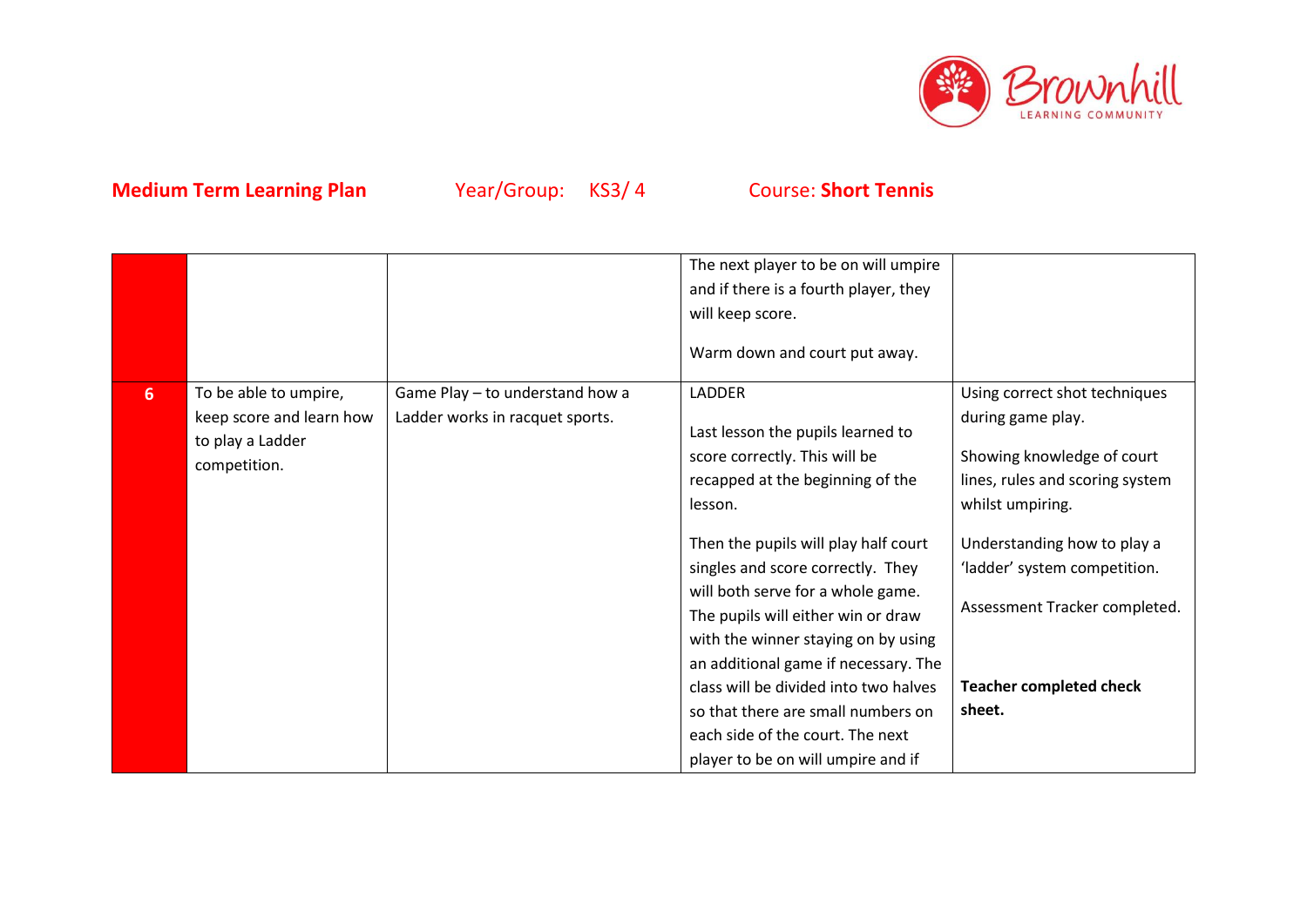

|                |                                                  | there is a fourth player, they will                                                                                                                                                                                                                                                                                              |                                                                                                                                         |
|----------------|--------------------------------------------------|----------------------------------------------------------------------------------------------------------------------------------------------------------------------------------------------------------------------------------------------------------------------------------------------------------------------------------|-----------------------------------------------------------------------------------------------------------------------------------------|
|                |                                                  | keep score.                                                                                                                                                                                                                                                                                                                      |                                                                                                                                         |
|                |                                                  | All of the pupils will be on a list<br>(ladder) they will be able to<br>challenge the pupils who are above<br>by, no more than one or two places.<br>If they win they then go above them<br>on the ladder.<br>We will play this for the next couple<br>of weeks with the first three pupils<br>receiving extra points each week. |                                                                                                                                         |
| $\overline{7}$ | Repeat week 6 until the<br>end of the half term. |                                                                                                                                                                                                                                                                                                                                  | Using correct shot techniques<br>during game play.<br>Showing knowledge of court<br>lines, rules and scoring system<br>whilst umpiring. |